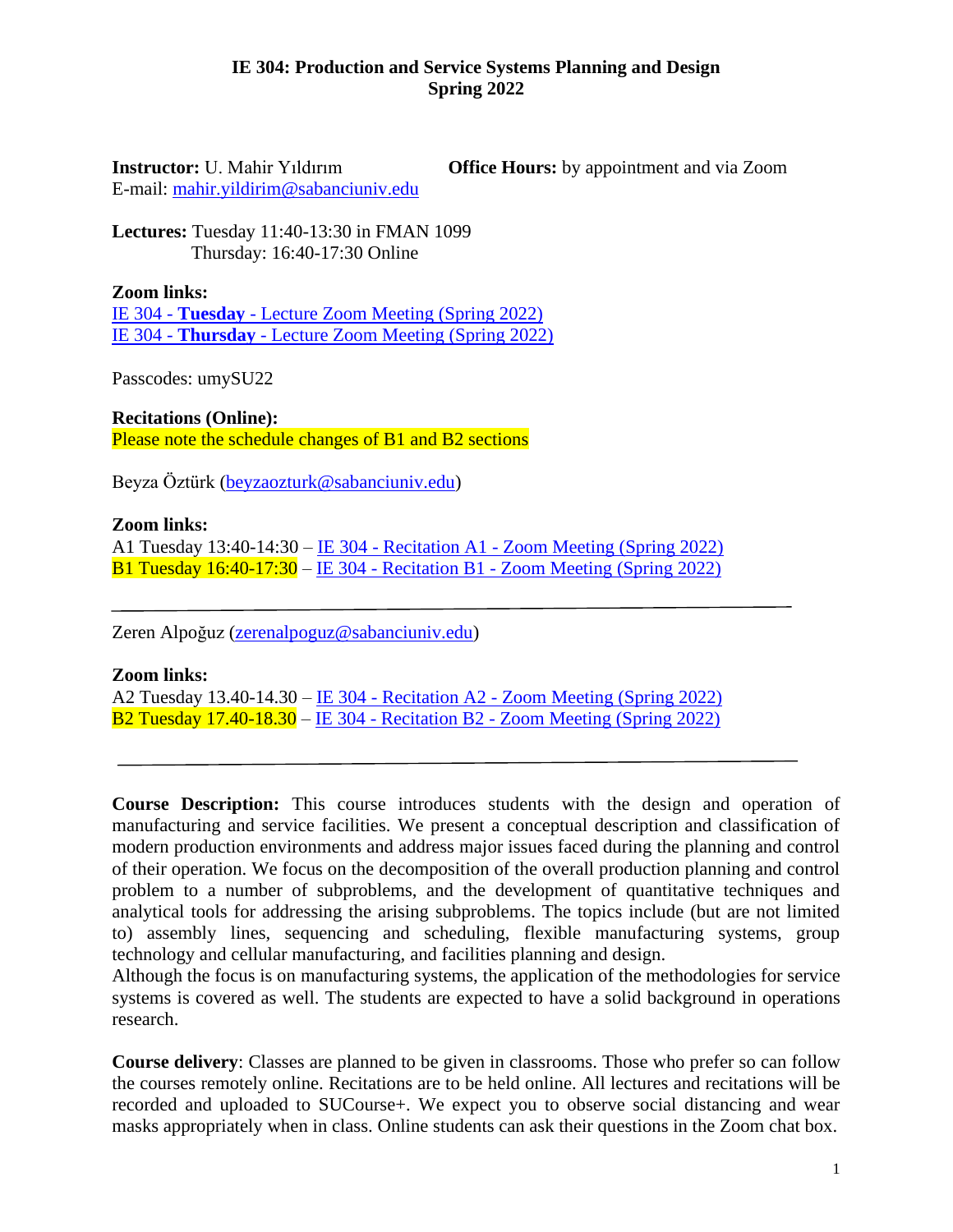## **Suggested Text Book**

Ronald G. Askin, Charles R. Standridge*, Modeling and Analysis of Manufacturing Systems,* John Wiley, New York, 1993*.* [TS155.6 .A75 1993] Heragu. S. *Facilities Design*, 3rd edition. CRC Press, 2008. [TS177 .H47 2008]

# **Grading**

Final Exam 40%

Midterm 1 30% (April 5, 2022, in class) Midterm 2 30% (May 17, 2022, in class)

# **Important Rules:**

- **1.** You have to have a valid reason for not taking an exam. If a proof such as a medical report is not brought to me before or within the first three days of the exams you will NOT be given a make-up exam and will be assumed to score 0 in the exam you have missed. The make-up exams may need be scheduled after the final exam and be comprehensive.
- **2.** Be respectful to your TA's! The professor will deal with the objection hours.

#### **Tentative Schedule**

|                 | <b>Dates</b>               |                             |                                       |                      |
|-----------------|----------------------------|-----------------------------|---------------------------------------|----------------------|
|                 | <b>Tuesday</b><br>$11:40-$ | <b>Thursday</b><br>$16:40-$ |                                       |                      |
| Week            | 13:30                      | 17:30                       | <b>Topic</b>                          | <b>Recitations</b>   |
| 1               | 01.03.2022                 | 03.03.2022                  | Introduction                          |                      |
| 2               | 08.03.2022                 | 10.03.2022                  | <b>Assembly Lines</b>                 | <b>Recitation 1</b>  |
| 3               | 15.03.2022                 | 17.03.2022                  | <b>Assembly Lines</b>                 | <b>Recitation 2</b>  |
| 4               | 22.03.2022                 | 24.03.2022                  | <b>Single Machine Scheduling</b>      | <b>Recitation 3</b>  |
| 5               | 29.03.2022                 | 31.03.2022                  | <b>Single Machine Scheduling</b>      | <b>Recitation 4</b>  |
| 6               | 05.04.2022                 | 07.04.2022                  | <b>Midterm 1</b>                      |                      |
| 7               | 12.04.2022                 | 14.04.2022                  | Multiple Machine Scheduling           | <b>Recitation 5</b>  |
| 8               | 19.04.2022                 | 21.04.2022                  | Multiple Machine Scheduling           | Recitation 6         |
| 9               | 26.04.2022                 | 28.04.2022                  | <b>Flexible Manufacturing Systems</b> | <b>Recitation 7</b>  |
| 10 <sup>2</sup> | 03.05.2022                 | 05.05.2022                  | <b>Spring Break</b>                   |                      |
| 11              | 10.05.2022                 | 12.05.2022                  | FMS, Group Technology                 | <b>Recitation 8</b>  |
| 12              | 17.05.2022                 | 19.05.2022                  | <b>Midterm 2</b>                      |                      |
| 13              | 24.05.2022                 | 26.05.2022                  | Group Technology                      | <b>Recitation 9</b>  |
| 14              | 31.05.2022                 | 02.06.2022                  | <b>Facility Layout</b>                | <b>Recitation 10</b> |
| 15              | 07.06.2022                 | 09.06.2022                  | <b>Facility Layout</b>                |                      |